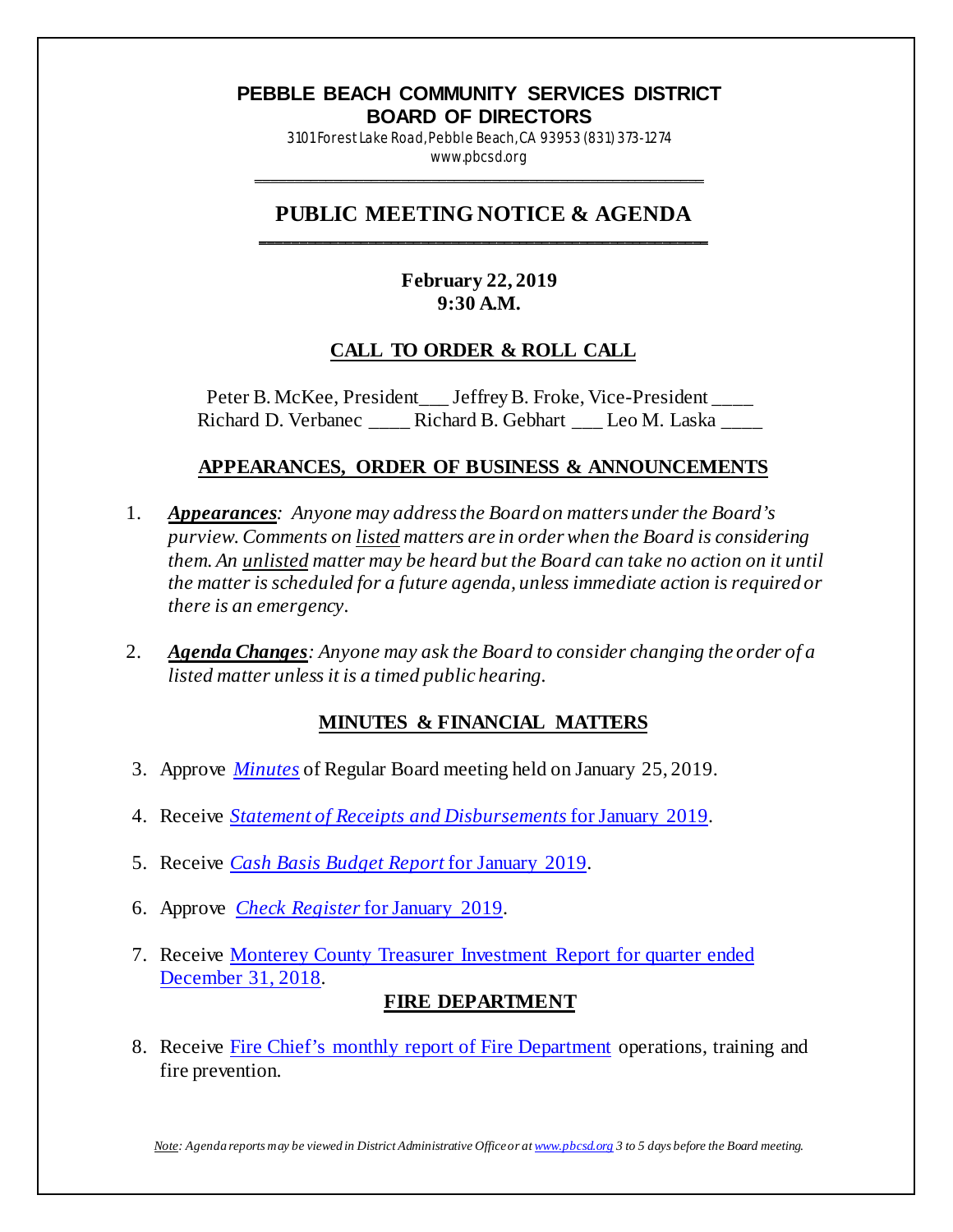9. Review [Request for Proposals for Ambulance Service in Monterey County.](http://pbcsd.org/wp-content/uploads/pbcsd/meetings/board/2019/2019-02-22/09_Request_for_Proposals_for_Ambulance_Services_in_Monterey_County.pdf)

## **MAINTENANCE, ENGINEERING & CONSTRUCTION**

- 10. Receive monthly utilities [operations and maintenance report](http://pbcsd.org/wp-content/uploads/pbcsd/meetings/board/2019/2019-02-22/10_Operations_and_Maintenance_Report.pdf) for wastewater collection, treatment and disposal and recycled water distribution systems.
- 11. Receive status report regarding active [PBCSD capital improvement projects.](http://pbcsd.org/wp-content/uploads/pbcsd/meetings/board/2019/2019-02-22/11_Capital_Improvement_Projects_Report.pdf)
- 12. Approve *[Resolution 19-03](http://pbcsd.org/wp-content/uploads/pbcsd/meetings/board/2019/2019-02-22/12_Res._19-03_Awarding_Construction_Contract_for_New_Emergency_Stationary_Generator_at_District_Offices.pdf)* awarding construction contract for new emergency stationary generator at District offices.
- 13. Approve [budget increase to engineering agreement for Reclamation Storage](http://pbcsd.org/wp-content/uploads/pbcsd/meetings/board/2019/2019-02-22/13_E2_Project_Assignment_38_-_Increase_Engineering_Budget.pdf)  [Facilities Improvement Project.](http://pbcsd.org/wp-content/uploads/pbcsd/meetings/board/2019/2019-02-22/13_E2_Project_Assignment_38_-_Increase_Engineering_Budget.pdf)
- 14. Receive report on February 13, 2019 meeting of CAWD/PBCSD Wastewater [Reclamation Project Management Committee.](http://pbcsd.org/wp-content/uploads/pbcsd/meetings/board/2019/2019-02-22/14_Reclamation_Managment_Committee_Report.pdf)
- 15. Authorize participation in a [Sea Level Rise Committee to address California](http://pbcsd.org/wp-content/uploads/pbcsd/meetings/board/2019/2019-02-22/15_Sea_Level_Rise_Committee_Addressing_California_Coastal_Commission_Regarding_CAWD_Treatment_Plant.pdf)  [Coastal Commission concerns at CAWD Treatment Plant.](http://pbcsd.org/wp-content/uploads/pbcsd/meetings/board/2019/2019-02-22/15_Sea_Level_Rise_Committee_Addressing_California_Coastal_Commission_Regarding_CAWD_Treatment_Plant.pdf)
- 16. Receive Carmel [Area Wastewater District reports](http://pbcsd.org/wp-content/uploads/pbcsd/meetings/board/2019/2019-02-22/16_CAWD_Agenda_and_Reports.pdf) and information concerning matters of mutual interest to PBCSD and CAWD:
	- A. Report from Director Froke on January 31, 2019 CAWD Board meeting.
	- B. Assign Director McKee to attend CAWD Board of Directors meeting scheduled for Thursday, February 28, 2019 at 3945 Rio Rd., Carmel.

# **SOLID WASTE MANAGEMENT**

17. Receive report regarding [Monterey Regional Waste Management District](http://pbcsd.org/wp-content/uploads/pbcsd/meetings/board/2019/2019-02-22/17_MRWMD_Board_Meeting_Agenda_and_GM_Report.pdf)  [\(MRWMD\) Board meeting h](http://pbcsd.org/wp-content/uploads/pbcsd/meetings/board/2019/2019-02-22/17_MRWMD_Board_Meeting_Agenda_and_GM_Report.pdf)eld on February 15, 2019.

# **GENERAL GOVERNMENT**

- 18. Review [topics for PBCSD Spring/Summer Newsletter.](http://pbcsd.org/wp-content/uploads/pbcsd/meetings/board/2019/2019-02-22/18_PBCSD_2019_Spring-Summer_Newsletter_Topics.pdf)
- 19. Review [proposed changes to PBCSD Organization Chart.](http://pbcsd.org/wp-content/uploads/pbcsd/meetings/board/2019/2019-02-22/19_PBCSD_Organizational_Charts.pdf)

*Note: Agenda reports may be viewed in District Administrative Office or a[t www.pbcsd.org](http://www.pbcsd.org/) 3 to 5 days before the Board meeting.*